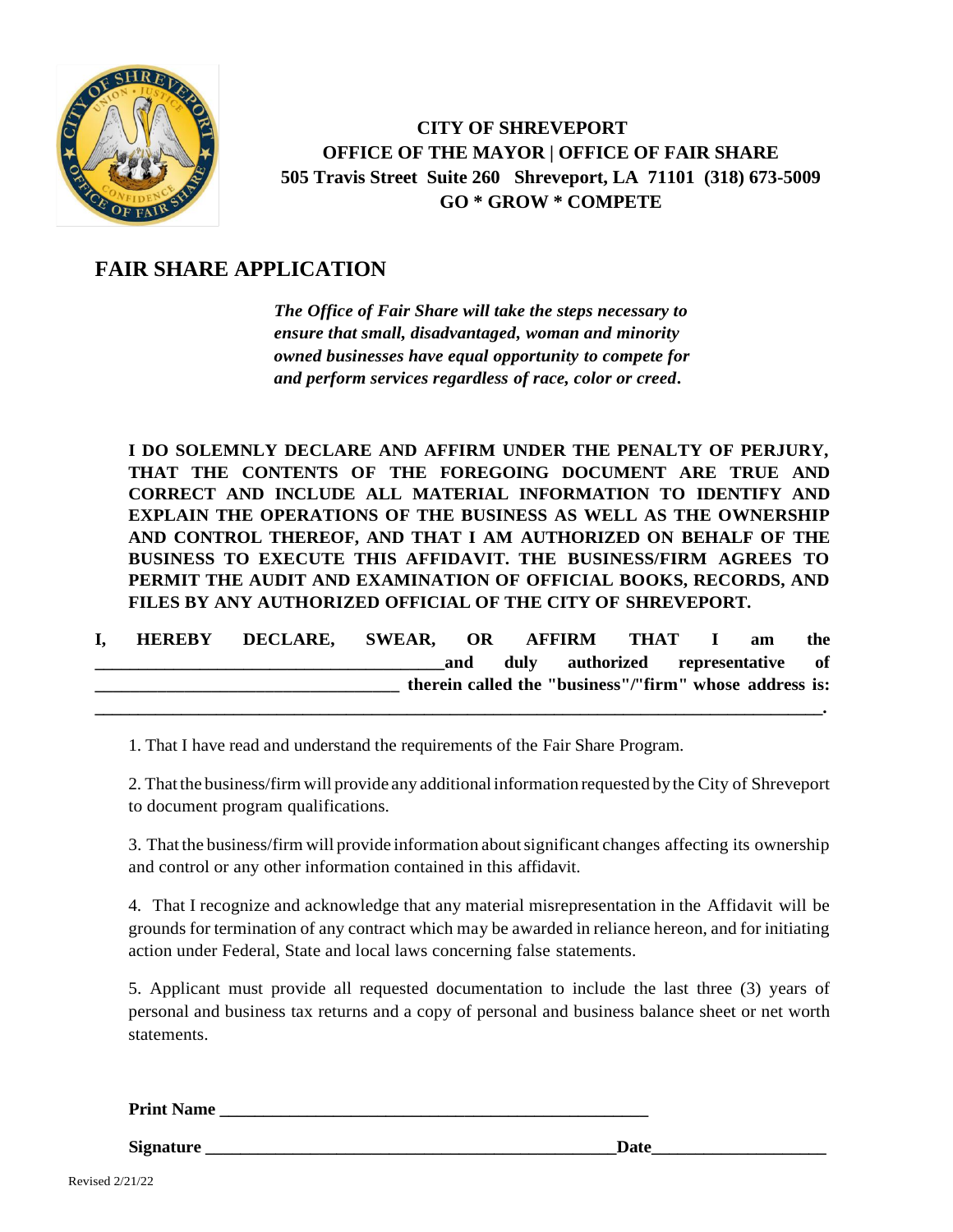## **FAIR SHARE AFFIDAVIT**

## **CERTIFICATION WILL NOT BE GRANTED ON INCOMPLETE INFORMATION.**

| 2.             |                                                                                 | Legal Structure (must be for profit) Indicate whether firm is: a. $\square$ Sole Proprietorship<br>$\Box$ Corporation $\Box$ LLC $\Box$ Partnership $\Box$ Joint Venture $\Box$ Other Business |          |              |  |  |  |
|----------------|---------------------------------------------------------------------------------|------------------------------------------------------------------------------------------------------------------------------------------------------------------------------------------------|----------|--------------|--|--|--|
|                |                                                                                 |                                                                                                                                                                                                |          |              |  |  |  |
| 4.             | Does Personal Net Worth exceed \$250,000? $\Box Y$<br>$\parallel$ $\parallel$ N |                                                                                                                                                                                                |          |              |  |  |  |
| 5.             |                                                                                 | Does Business Net Worth exceed \$750,000? $\Box Y$                                                                                                                                             | $\Box$ N |              |  |  |  |
|                |                                                                                 |                                                                                                                                                                                                |          |              |  |  |  |
| 7 <sup>1</sup> |                                                                                 |                                                                                                                                                                                                |          |              |  |  |  |
|                | 8. Partnership: Identify all the firm's owners.                                 |                                                                                                                                                                                                |          |              |  |  |  |
|                |                                                                                 |                                                                                                                                                                                                |          |              |  |  |  |
|                |                                                                                 |                                                                                                                                                                                                |          |              |  |  |  |
|                |                                                                                 |                                                                                                                                                                                                |          |              |  |  |  |
|                |                                                                                 |                                                                                                                                                                                                |          |              |  |  |  |
|                |                                                                                 |                                                                                                                                                                                                |          |              |  |  |  |
|                |                                                                                 |                                                                                                                                                                                                |          |              |  |  |  |
|                |                                                                                 | 9. Give the following information on the resources that this firm has available to operate:                                                                                                    |          |              |  |  |  |
|                |                                                                                 | a. Number of employees: Full-time Part-time                                                                                                                                                    |          |              |  |  |  |
|                |                                                                                 | b. List major equipment leased and/or owned by the firm: (Attach sheet if necessary)                                                                                                           |          |              |  |  |  |
|                | Equipment                                                                       | Quantity                                                                                                                                                                                       | Age      | Leased/Owned |  |  |  |
|                |                                                                                 |                                                                                                                                                                                                |          |              |  |  |  |
|                |                                                                                 |                                                                                                                                                                                                |          |              |  |  |  |
|                |                                                                                 |                                                                                                                                                                                                |          |              |  |  |  |
|                |                                                                                 |                                                                                                                                                                                                |          |              |  |  |  |
|                |                                                                                 |                                                                                                                                                                                                |          |              |  |  |  |
|                |                                                                                 |                                                                                                                                                                                                |          |              |  |  |  |